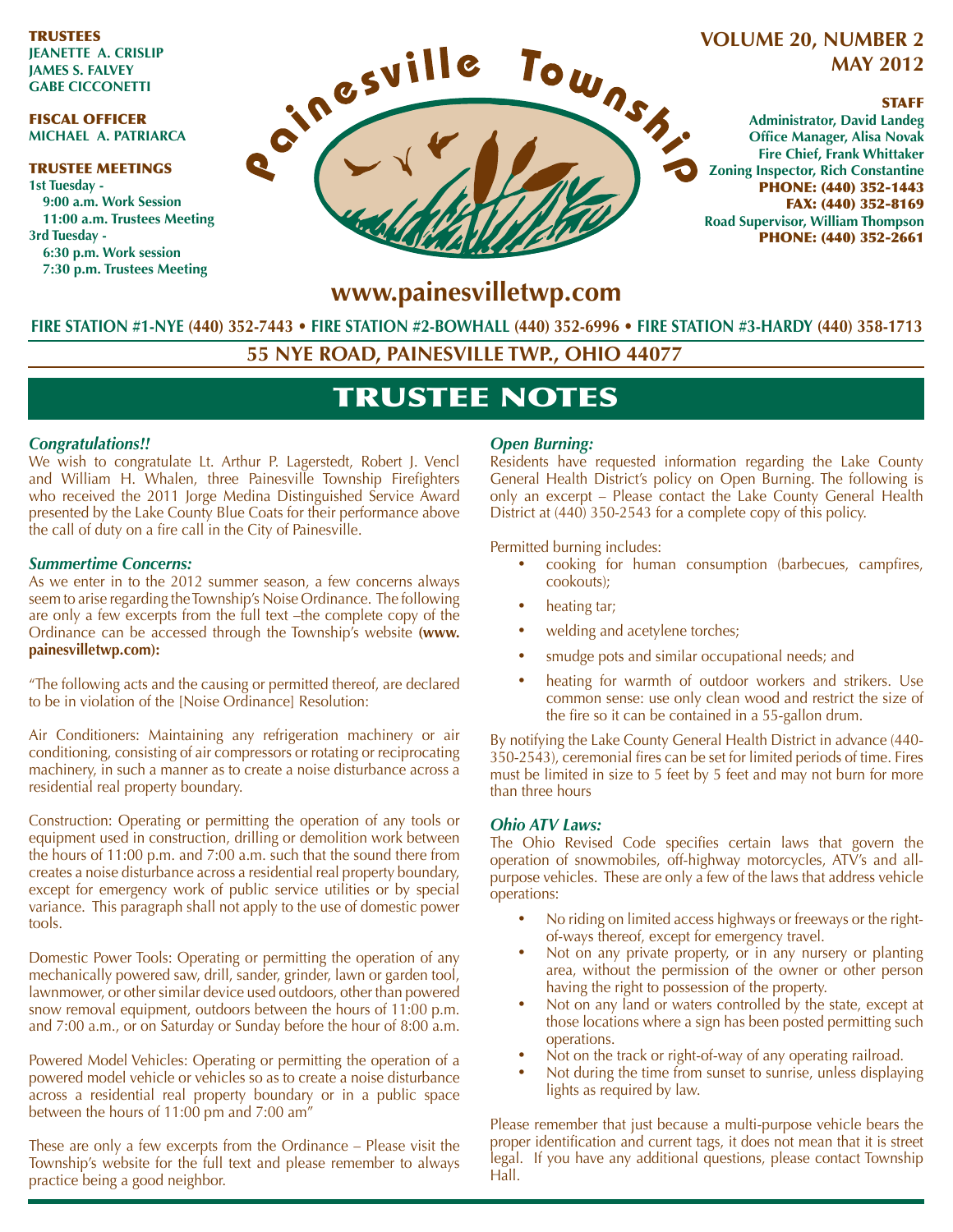## TRUSTEE NOTES

#### *Lake County Health District West Nile Virus Fact Sheet:*

West Nile Virus (WNV) is an illness that can be serious. Since 2002, WNV has been found in Ohio in all 88 counties in birds, mosquitoes, humans or horses.

Mosquitoes get WNV when they feed on birds that have WNV. Mosquitoes that have WNV can then spread WNV to humans and other animals when they bite.

WNV is not spread from person to person (touching or kissing a person who has WNV). WNV has been spread through blood transfusions, organ transplants, breastfeeding and even during pregnancy from mother to baby.

There is no specific medicine for WNV and there is no vaccine for humans.

WNV death rates are 3% percent to 15% and are highest in the elderly.

If you find a dead bird, do not handle it with your bare hands. Call the Lake County General Health District at (440) 350-2543 for instructions on reporting and disposing of the dead bird.

In areas where WNV is present, very few mosquitoes have the virus. If a mosquito has WNV, less than 1% of people who get bitten and get WNV will become seriously ill.

#### **Tips for Homeowners:**

The best way to protect yourself from WNV is to get rid of places where mosquitoes can lay their eggs to make more mosquitoes. Follow these simple steps:

- 1. Dispose of tin cans, old tires, buckets, plastic swimming pools that are not being used, plastic covers or other things that can hold water.
- 2. Make sure that your roof gutters are not clogged. Clean roof gutters in the spring and fall.
- 3. Clean swimming pools, outdoor saunas and hot tubs. Use chlorine according to the manufacturer's instructions and keep pools, saunas and hot tubs covered when no one is using them.
- 4. Empty and change the water in birdbaths, fountains, wading pools, rain barrels and potted trays at least one time every week.
- 5. Fill or drain puddles, ditches and swampy areas. Get rid of, drain or fill tree holes and stumps with cement.
- 6. Get rid of standing water from cisterns, cesspools and septic tanks.
- 7. Get rid of standing water in areas where animals eat.
- 8. Water your lawn carefully so that water is not standing there for many days.
- 9. Fix torn screens or get new ones.

It is best to stay indoors from sundown to sunset when mosquitoes are most likely to be around. If you must go outdoors at these time, use insect repellent that have DEET, Picaridin (KBR 3023), Oil of Lemon Eucalyptus (PMD), or IR3535. Follow the directions on the package.

According to the United States Centers for Disease Control, there have been no reports of problems with pregnant or breastfeeding women using repellents with DEET or Picaridin.

If you are concerned about using repellent products on children you may wish to consult a health care provider for advice or contact the National Pesticide Information Center (NPIC) through their toll-free number, 1-800-858-7378 or npic.orst.edu.

Wear long-sleeved shirts, long pants and socks when you are outdoors, especially from sundown to sunset.

Replace outdoor lights with yellow "bug lights."

#### **For more information contact:**

Lake County General Health District Communicable Disease Department (440) 350- 2554 • www.lcghd.org

#### *Raccoons and Rabies:*

This is always a hot topic at this time of year. Here are six ways to protect yourself and your family:

- Do not feed, touch, or adopt wild animals be cautious of stray dogs and cats. Rabid animals do not always appear vicious.
- Teach children to leave wildlife alone. Be sure your child knows to tell you if an animal bites or scratches them.
- Have your veterinarian vaccinate your dogs, cats or ferrets against rabies. Keep their vaccinations up-to-date.
- Tightly close garbage cans. Open trash attracts wild or stray animals to your home.
- Feed your pets indoors; never leave pet food outside as it attracts wildlife.
- Call your doctor for advise if an animal bites you, and report the incident to your local health department.

If you have any concerns or questions on rabies, please contact the Rabies Information Line: 1-888-722-4371.

#### *Attention Township Seniors***:**

The Trustees once again have made a donation to both the Fairport Senior Center and the Painesville Area Senior Citizens Center, which allows Township Seniors to use either of the facilities. For more information contact the respective center as shown below:

| <b>Fairport Senior Center</b> | Painesville Area Senior Citizens Center |
|-------------------------------|-----------------------------------------|
| 1380 East Street              | 85 N. Park Place                        |
| Fairport, Ohio 44077          | Painesville, Ohio 44077                 |
| Phone: 440-354-3674           | Phone: 440-352-8095                     |

#### *Residents, Show Your Township Pride***:**

It is to your benefit to identify your place of residency as Painesville Township for tax purposes and for your vehicle license plate fees. We are District #4368.

#### *Vacant and or Abandoned Homes*

During this current economic climate we are aware of the increasing amount of vacant and abandoned homes throughout the Township. The Trustees are aware of the impact these type of properties can have on our community and neighborhoods and are committed to holding property owners accountable. So, the Trustees would ask the residents to be the eyes and ears of the Township and report any vacant and or abandoned homes that are becoming a nuisance or a safety hazard. Please use the contact form on our website www.painesvilletwp.com to report an address. Thank You.

#### *A Big THANK YOU!!:*

Over the years, many Township residents and businesses have worked very hard to spring-clean and landscape their properties. The Township is grateful to all that help build pride in our community by beautifying their workplaces and their homes.

#### *Metal Recycling - Free Appliance Pick-Up:*

For free pick-up and removal of Refrigerators, Stoves, Washers & Dryers, Hot Water Tanks, Microwaves, other appliances, and batteries - Contact (440) 669-7552 for Service.

**Note: A Freon disposal fee may apply**

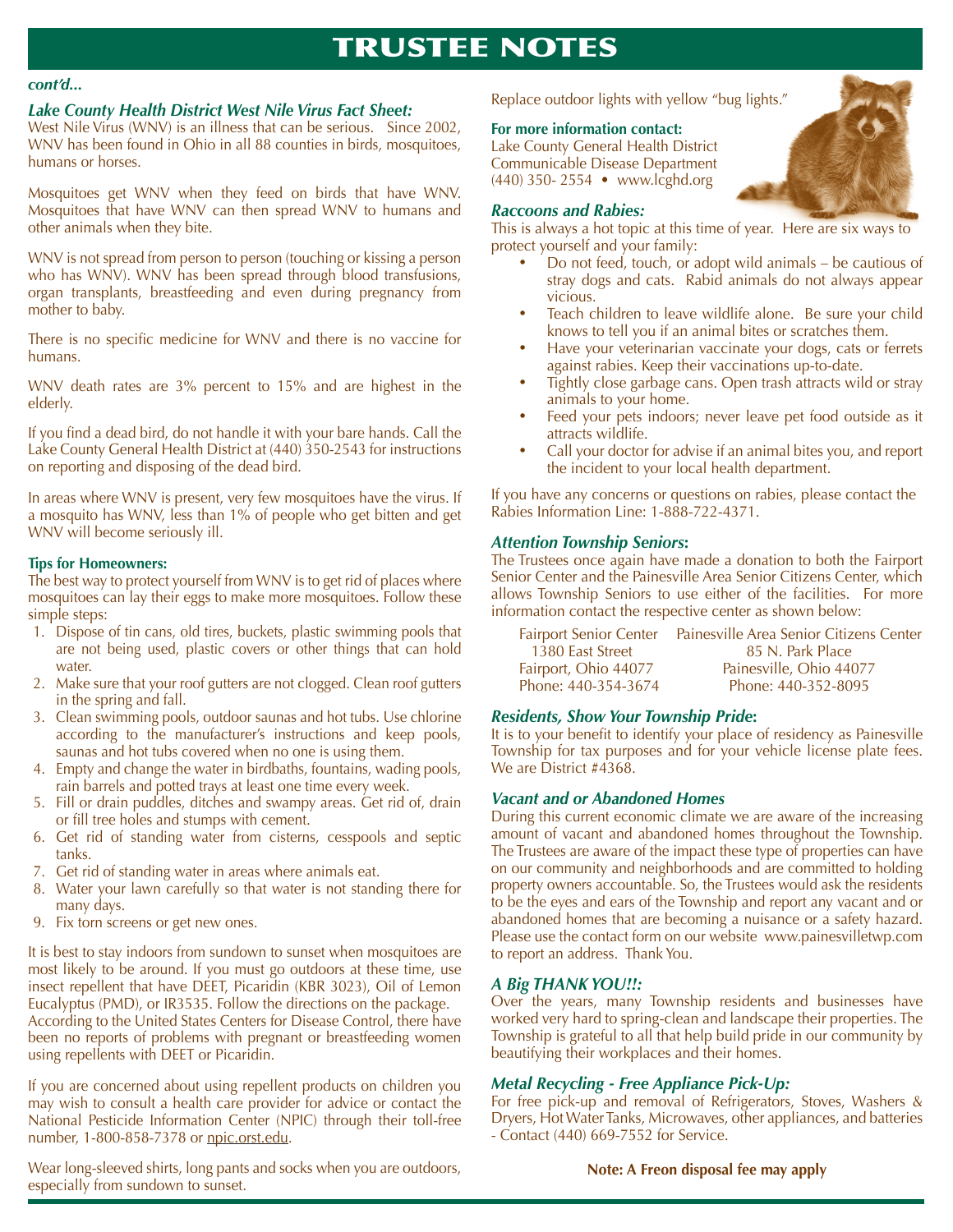### ZONING DEPARTMENT

*cont'd...* A total of 54 permit applications have been processed as of May 8th. *2012 Zoning Permit Summary*

|    |                               | 8                                              |
|----|-------------------------------|------------------------------------------------|
| 0  |                               | Δ                                              |
|    | * Residential Additions       | 10                                             |
| 12 | <b>* Accessory Structures</b> | 4                                              |
| 0  |                               |                                                |
| 6  | <b>* Transient Vendor</b>     |                                                |
|    |                               | * Signs<br>* Swimming Pools<br>* Accessory Use |

This is almost exactly the same pace as we experienced last year. The outlook is promising for some new commercial development this year. Several preliminary plans are being prepared at this time resulting from consultation with companies who were interested in establishing new retail operations in Painesville Township.

**Selling A Home:** Painesville Township does not impose a pointof-sale inspection when selling a residential property. An idea that may be worth considering if you are contemplating selling your home would be to gather together any zoning documentation for your property. Prospective buyers may be very appreciative and even impressed if you were prepared to hand over copies of zoning permits for the improvements (decks, fences, sheds etc.) staying with the property. Any variances or special permits issued for your property would be extremely important for a buyer to acquire copies of, since the burden of proof is ultimately on the property owner. You should also be aware that title companies are beginning to regularly make zoning inquiries before closings on property sales.

*By The Way:* Commercial and industrial property owners may benefit also by making zoning documentation available when selling those properties.

**Sign of the times:** While signs may be of benefit to individual residents, visitors, businesses, industries and institutions, their value or detriment to the community at large establishes their treatment under zoning law. It is sometimes important to remind both the residential and commercial sectors of the community that there are restrictions and requirements regarding signs. There are very few types of signs which are specifically exempted from permit requirements in Painesville Township. If you are thinking about putting up any type of sign, it would be best to check with the zoning office before putting it up to ensure that you won't be breaking the law. Listed below are a few reminders about certain types of signs:

- Garage Sale/Yard Sale A residential property owner may display 1 (ONE) sign advertising the sale on the property where the sale is occurring DURING the sale.
- NO signs are permitted within the road right-of-way. The road right-of-way, in most cases, extends inward a distance of 20 feet from the edge of the paved surface of the road.
- NO signs are permitted to be placed on utility poles or trees
- Temporary signs are generally<br>prohibited, regardless of prohibited, regardless of residential or non-residential properties. There are very few exceptions to this prohibition.

**CHECK THE ZONING REGULATIONS BEFORE YOU PUT UP A SIGN**



### FIRE DEPARTMENT

*Retirement:* Lieutenant John Sutch retired from the Painesville

Township Fire Department December 31, 2011 after serving 30 years with the fire department. Lt. Sutch was a second generation township fire department firefighter, his father and brother both served on the department. His father, Robert Sutch worked the first shift of the "new" Painesville Township Fire Department in 1967 when the department started. John started his career with the Grand River Fire Department where he still serves as



Assistant Fire Chief. We wish John and Julia many years of healthy and happy retirement.

*New Equipment & Grants:* We have upgraded the HVAC systems in both station 1 and 2 with high efficiency bay heaters. Due to the mild winter it is hard to appreciate the cost savings at this time.

We have received our new radios purchased with help from a NOPEC grant, in addition to those radios we received radios from First Energy and the Northern Boarders Initiative.

*Special Services: Doing our Part:* The Painesville Township Fire Department supports several special services in Lake County. We have on staff a Bomb technician, a SWAT medic and a Bureau of Alcohol Tobacco & Firearms (BATF) certified Accelerant K9 unit.

- Our bomb technician serves with the Lake County Bomb Squad and is the first firefighter assigned to the squad as a bomb technician.
- We have a special trained paramedic who serves with the Lake County Sheriff's Department SWAT team. His duties involve making entries with the SWAT team to render immediate care to any injured victims or SWAT members.
- Our K9 unit is one of 3 certified ATF accelerant K9 teams in Ohio. The team consists of the dog and a handler. The dog is a Federal asset and can be called to anywhere in the eastern United States. They have been called to over 200 fire scenes in the time we have had the team. They have been involved in 12 arson convictions across Northeast Ohio.

We stay involved with these services to support the good of the greater community, no one police or fire department in our area can support a bomb squad. The squad is made up of members of different organizations across Lake, Geauga and Ashtabula counties. The K9 team supplements the arson teams and taskforces in the area. The SWAT medic serves with the Sheriff's SWAT team as a paramedic they would not have otherwise. Our neighbors have assets that we don't have that they provide to us when needed. We rely on Painesville City, Fairport and Perry Fire departments for boats and river rescue capabilities. We rely on the Mentor Fire Department for a Dive-Rescue team. Different communities take on essential services and specialties to provide for the good of all. We have been sharing these services for many years it is now called regional cooperation…nothing new.

**Web Site:** Check out the new web site: www.Painesvilletwp.com. We are still working to provide you more information on the Fire Department, how it works and what we do. We intend to have past months call information, current classes, special events, information about our personnel and equipment posted, updated on a regular basis